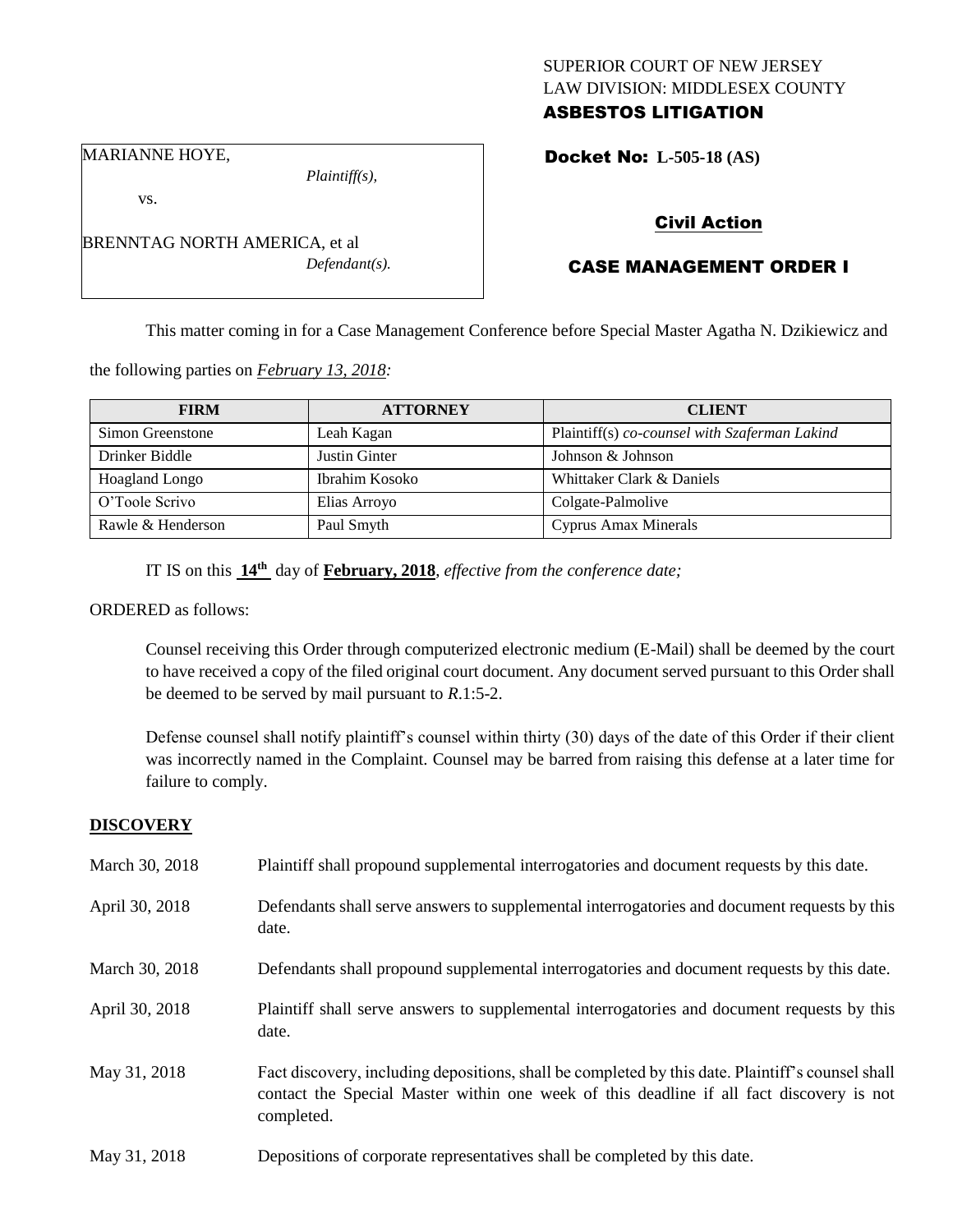## **EARLY SETTLEMENT**

August 3, 2018 Settlement demands shall be served on all counsel and the Special Master by this date.

## **SUMMARY JUDGMENT MOTION PRACTICE**

| August 3, 2018       | Plaintiff's counsel shall advise, in writing, of intent not to oppose motions by this date. |
|----------------------|---------------------------------------------------------------------------------------------|
| August 17, 2018      | Summary judgment motions shall be filed no later than this date.                            |
| September $14, 2018$ | Last return date for summary judgment motions.                                              |

## **MEDICAL DEFENSE**

| June 29, 2018    | Plaintiff shall serve medical expert reports by this date.                                                                                                                                                                                               |
|------------------|----------------------------------------------------------------------------------------------------------------------------------------------------------------------------------------------------------------------------------------------------------|
| June 29, 2018    | Upon request by defense counsel, plaintiff is to arrange for the transfer of pathology specimens<br>and x-rays, if any, by this date.                                                                                                                    |
| October 31, 2018 | Defendants shall identify its medical experts and serve medical reports, if any, by this date. In<br>addition, defendants shall notify plaintiff's counsel (as well as all counsel of record) of a<br>joinder in an expert medical defense by this date. |

## **LIABILITY EXPERT REPORTS**

| August 3, 2018 | Plaintiff shall identify its liability experts and serve liability expert reports or a certified expert |
|----------------|---------------------------------------------------------------------------------------------------------|
|                | statement by this date or waive any opportunity to rely on liability expert testimony.                  |

October 31, 2018 Defendants shall identify its liability experts and serve liability expert reports, if any, by this date or waive any opportunity to rely on liability expert testimony.

#### **ECONOMIST EXPERT REPORTS**

- August 3, 2018 Plaintiff shall identify its expert economists and serve expert economist report(s), if any, by this date or waive any opportunity to rely on economic expert testimony.
- October 31, 2018 Defendants shall identify its expert economists and serve expert economist report(s), if any, by this date or waive any opportunity to rely on economic expert testimony.

#### **EXPERT DEPOSITIONS**

November 30, 2018 Expert depositions shall be completed by this date. To the extent that plaintiff and defendant generic experts have been deposed before, the parties seeking that deposition in this case must file an application before the Special Master and demonstrate the necessity for that deposition. To the extent possible, documents requested in a deposition notice directed to an expert shall be produced three days in advance of the expert deposition. The expert shall not be required to produce documents that are readily accessible in the public domain.

#### **PRE-TRIAL AND TRIAL**

December 6, 2018 @ 10:00am Settlement conference. All defense counsel shall appear with authority to negotiate settlement and have a representative authorized to negotiate settlement available by

 $\_$  ,  $\_$  ,  $\_$  ,  $\_$  ,  $\_$  ,  $\_$  ,  $\_$  ,  $\_$  ,  $\_$  ,  $\_$  ,  $\_$  ,  $\_$  ,  $\_$  ,  $\_$  ,  $\_$  ,  $\_$  ,  $\_$  ,  $\_$  ,  $\_$  ,  $\_$  ,  $\_$  ,  $\_$  ,  $\_$  ,  $\_$  ,  $\_$  ,  $\_$  ,  $\_$  ,  $\_$  ,  $\_$  ,  $\_$  ,  $\_$  ,  $\_$  ,  $\_$  ,  $\_$  ,  $\_$  ,  $\_$  ,  $\_$  ,